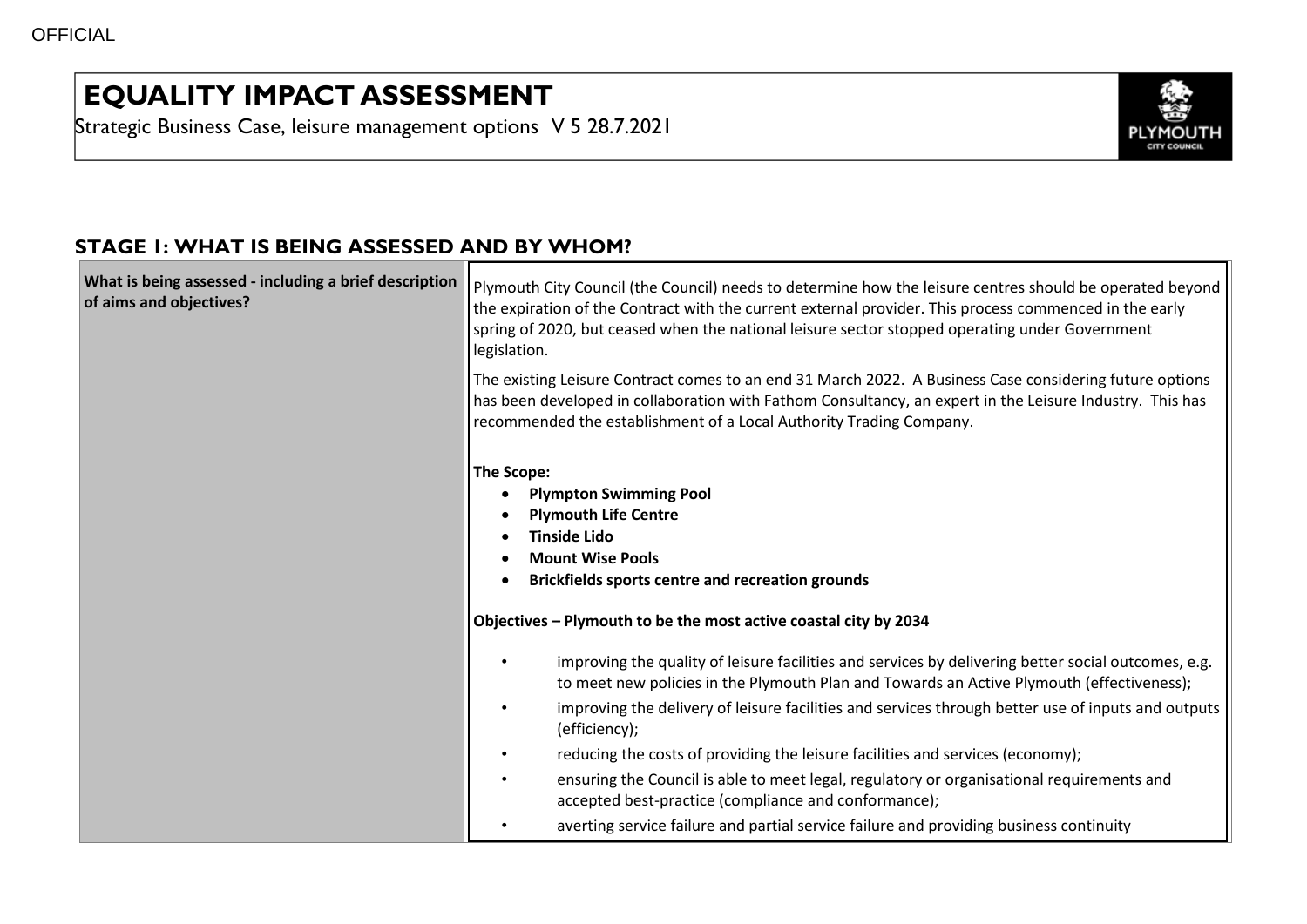|                               | (replacement).                                                                                                                                                                                                                                                                                                                                                                                                                                                                           |                                                                 |                                                                                           |  |  |
|-------------------------------|------------------------------------------------------------------------------------------------------------------------------------------------------------------------------------------------------------------------------------------------------------------------------------------------------------------------------------------------------------------------------------------------------------------------------------------------------------------------------------------|-----------------------------------------------------------------|-------------------------------------------------------------------------------------------|--|--|
|                               | Evidence for the contribution of physical activity, sport, and leisure on healthy and thriving communities is<br>overwhelming. This is due to the established synergy between physical movement, social connection,<br>educational attainment, economic growth, community resilience and disease prevention.                                                                                                                                                                             |                                                                 |                                                                                           |  |  |
|                               | Plymouth is generally an active city, but it has an underlying challenge: inactivity levels are higher than the<br>Devon and national averages with more than one in four adults not active at all (i.e. sedentary). While this is<br>a stark challenge, the city has good foundations from which to 'level the playing field'. It has an established<br>commitment to tackling inequality, some of the best green, blue and built assets in the UK, and the intent to<br>'unlock' them. |                                                                 |                                                                                           |  |  |
|                               | One of the main drivers for changing to an LATC model elsewhere in the UK <sup>1</sup> has been the requirement to<br>completely redesign and realign the operation of the leisure centres to the new strategic priorities of the<br>Council; including addressing health inequalities and targeting the most vulnerable members of the<br>community.                                                                                                                                    |                                                                 |                                                                                           |  |  |
|                               | The Plymouth Plan 2014-34 remains the overarching plan for the City and the effective operation of the<br>leisure centres will make major contributions to the following strategic outcomes;                                                                                                                                                                                                                                                                                             |                                                                 |                                                                                           |  |  |
|                               | Policy HEA3 Supporting adults<br>with health and social care<br>needs.                                                                                                                                                                                                                                                                                                                                                                                                                   | Policy HEA4 Playing an active<br>role in the community.         | Policy HEA5 Delivering strong<br>and safe communities and good<br>quality neighbourhoods. |  |  |
|                               | Policy HEA6 Delivering a safe,<br>Policy HEA7 Optimising the<br>health and wellbeing benefits of<br>efficient, accessible, sustainable<br>and health-enabling transport<br>the natural environment.<br>system.                                                                                                                                                                                                                                                                           |                                                                 |                                                                                           |  |  |
|                               | Policy GRO1 Creating the<br>conditions for economic growth.                                                                                                                                                                                                                                                                                                                                                                                                                              | <b>Policy GRO5 Enhancing</b><br>Plymouth's sporting facilities. |                                                                                           |  |  |
| <b>Author</b>                 | Liz Slater                                                                                                                                                                                                                                                                                                                                                                                                                                                                               |                                                                 |                                                                                           |  |  |
| <b>Department and service</b> | Strategic Co-operative Commissioning Department, People Directorate                                                                                                                                                                                                                                                                                                                                                                                                                      |                                                                 |                                                                                           |  |  |
| Date of assessment            | 16/7/2021                                                                                                                                                                                                                                                                                                                                                                                                                                                                                |                                                                 |                                                                                           |  |  |

 $\overline{a}$ 

<sup>1</sup> According to feedback received during research into the development of the LGA guide to leisure insourcing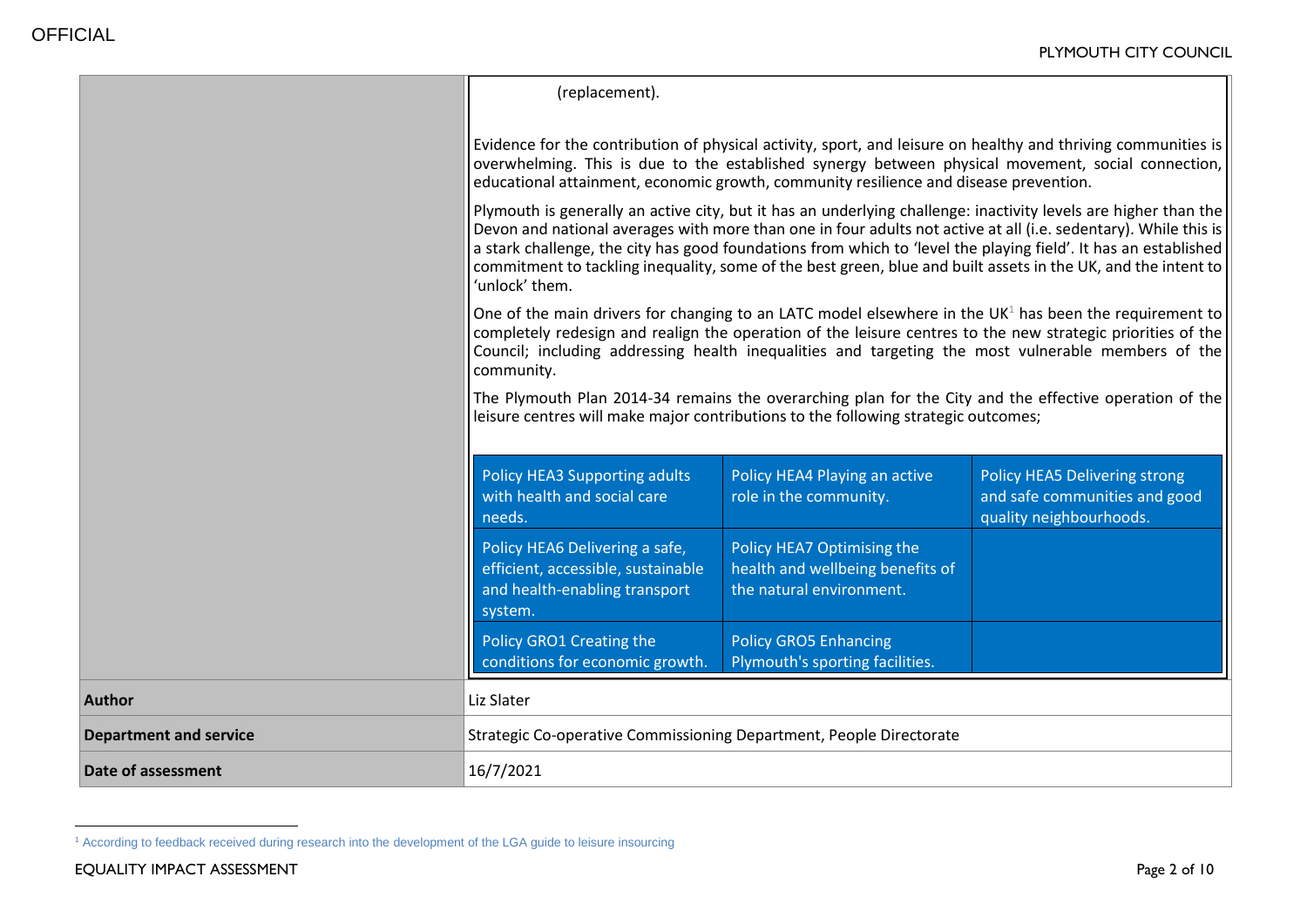| <b>Protected characteristics</b><br>(Equality Act) | <b>Evidence and information (eg</b><br>data and feedback)                                                                                                                                                                                                                                                                                                                                                                                                                                                                                                                                                                                                                                                                                                                                                                           | Any adverse impact<br>See guidance on how to make<br>judgement | <b>Actions</b>                                                                                                                                                                                 | <b>Timescale and who is</b><br>responsible                                                                                                                                                                                                                                                                                                                               |
|----------------------------------------------------|-------------------------------------------------------------------------------------------------------------------------------------------------------------------------------------------------------------------------------------------------------------------------------------------------------------------------------------------------------------------------------------------------------------------------------------------------------------------------------------------------------------------------------------------------------------------------------------------------------------------------------------------------------------------------------------------------------------------------------------------------------------------------------------------------------------------------------------|----------------------------------------------------------------|------------------------------------------------------------------------------------------------------------------------------------------------------------------------------------------------|--------------------------------------------------------------------------------------------------------------------------------------------------------------------------------------------------------------------------------------------------------------------------------------------------------------------------------------------------------------------------|
| Age                                                | <b>Sport England Active Lives</b><br>research identifies that age is a<br>key determinant in an<br>individual's level of physical<br>activity<br>The Chief Medical Officer<br>defines an inactive person as<br>someone who, over the course<br>of a week, does not achieve a<br>total of 30 moderate intensity<br>equivalent minutes of physical<br>activity.<br>Just 18% of 16-34-year-olds are<br>inactive, but this figure rises to<br>27% of 55-74-year-olds and<br>49% of over 75s.<br>Of the 263,000 people living in<br>Plymouth 18% are aged under<br>15 years old with an equivalent<br>amount (18%) aged over 65<br>years old. The remaining 64%<br>of people are adults of working<br>age.<br>As a result of the restrictions<br>only 21% of children are<br>meeting the CMO guidelines<br>and being active for 1 hour a | No adverse impact.                                             | Adoption and monitoring of<br>PCC's Equality and Diversity<br>Policy.<br>Staff training.<br>Develop and promote a<br>range of opportunities that<br>meets the needs of specific<br>age groups. | Training to be delivered to all<br>staff within 1 month of<br>establishing the LATC.<br>Immediate adoption of policy.<br>Monitoring of physical activity<br>opportunities for the people of<br>Plymouth and review of activity<br>programmes within 3 months<br>of establishing the LATC. Where<br>required make reasonable<br>adjustments to the activity<br>programme. |

## **STAGE 2: EVIDENCE AND IMPACT**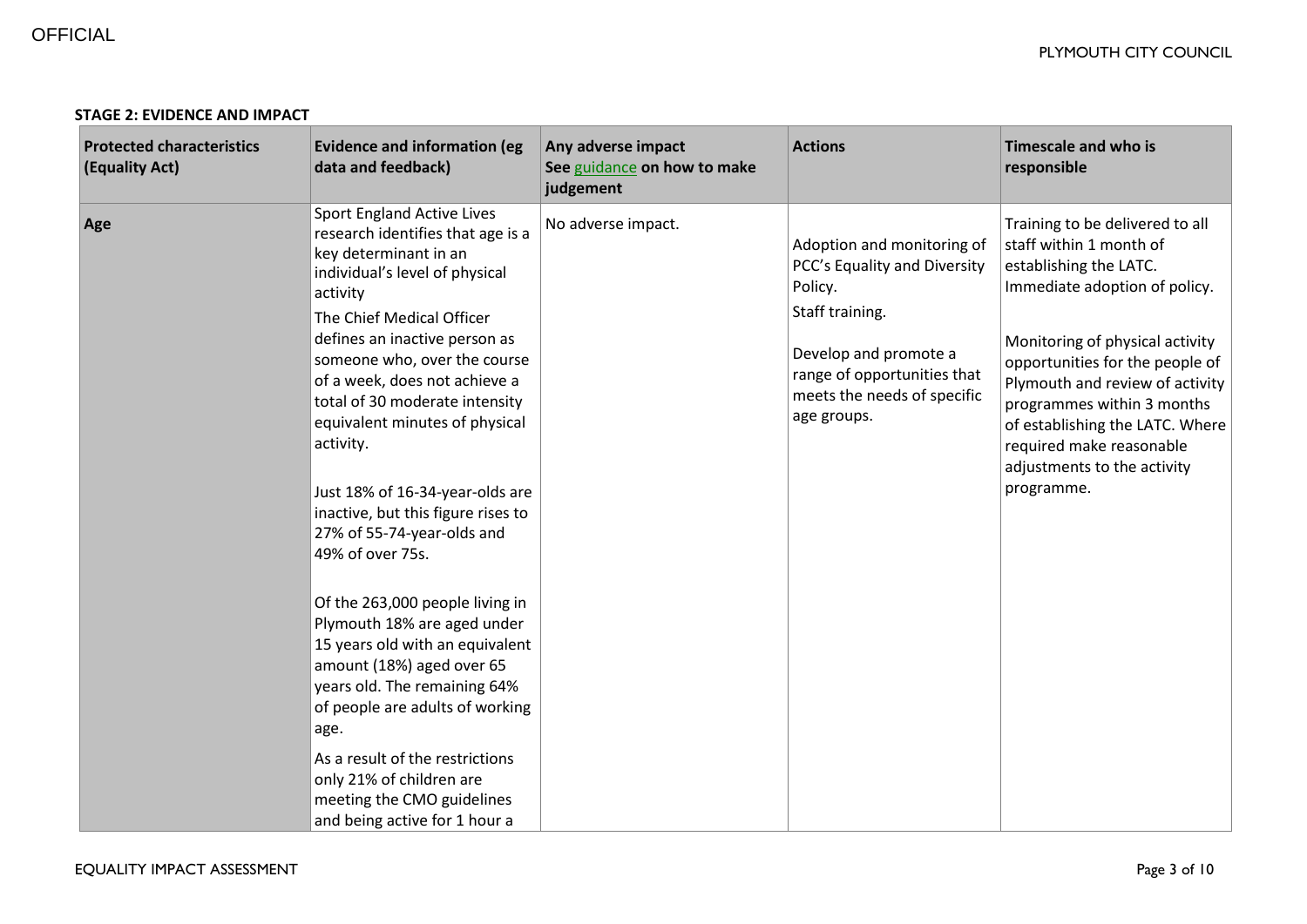|                   | day, as opposed to 47% pre-<br>covid.<br>58% of adults say they'd like to<br>continue new physical/sporting<br>activities or habits they've<br>found during lockdown once<br>restrictions are lifted. However<br>38% of adults are now doing<br>less activity than before Covid<br>and 32% of those aged 65+<br>have not been active at all.                                                                                                                                                                                                                                                                                                                        |                    |                                                                                                                                                                                                                                                                                                                                                                                                            |                                                                                                                                                                                                                                                                                                                                                                                                                                                                                                  |
|-------------------|---------------------------------------------------------------------------------------------------------------------------------------------------------------------------------------------------------------------------------------------------------------------------------------------------------------------------------------------------------------------------------------------------------------------------------------------------------------------------------------------------------------------------------------------------------------------------------------------------------------------------------------------------------------------|--------------------|------------------------------------------------------------------------------------------------------------------------------------------------------------------------------------------------------------------------------------------------------------------------------------------------------------------------------------------------------------------------------------------------------------|--------------------------------------------------------------------------------------------------------------------------------------------------------------------------------------------------------------------------------------------------------------------------------------------------------------------------------------------------------------------------------------------------------------------------------------------------------------------------------------------------|
| <b>Disability</b> | Weekly participation in sport<br>among people (aged 16yrs plus)<br>with a long term limiting illness,<br>disability or infirmity is around<br>half the general population<br>level (at 17.2%) * Sport England<br>data<br>Disabled people are more likely<br>to be physically inactive than<br>non-disabled people. This is<br>significant for Plymouth as<br>nearly one in three (32%) of<br>residents report that their day<br>to day activities are limited by a<br>health problem or disability.<br>(Physical Activity Needs<br>Assessment Plymouth March<br>2019)<br>People with a disability or LTHC<br>have been particularly affected<br>by the restrictions | No adverse impact. | Adoption and monitoring of<br>PCC's Equality and Diversity<br>Policy.<br>Staff training.<br>Develop and promote a<br>range of opportunities that<br>enable people to exercise<br>independently.<br>Work with local networks/<br>organisations and look to<br>provide enhanced support to<br>disability groups to<br>overcome barriers to<br>exercise.<br>Support campaigns such as<br>We Are Undefeatable. | Training to be delivered to all<br>staff within 1 month of<br>establishing the LATC.<br>Immediate adoption of policy.<br>Monitoring of physical activity<br>opportunities for the people of<br>Plymouth and review of activity<br>programmes within 3 months<br>of establishing the LATC. Where<br>required make reasonable<br>adjustments to the activity<br>programme.<br>A new LATC will work to ensure<br>that equality of assess and<br>participation is a key service<br>delivery outcome. |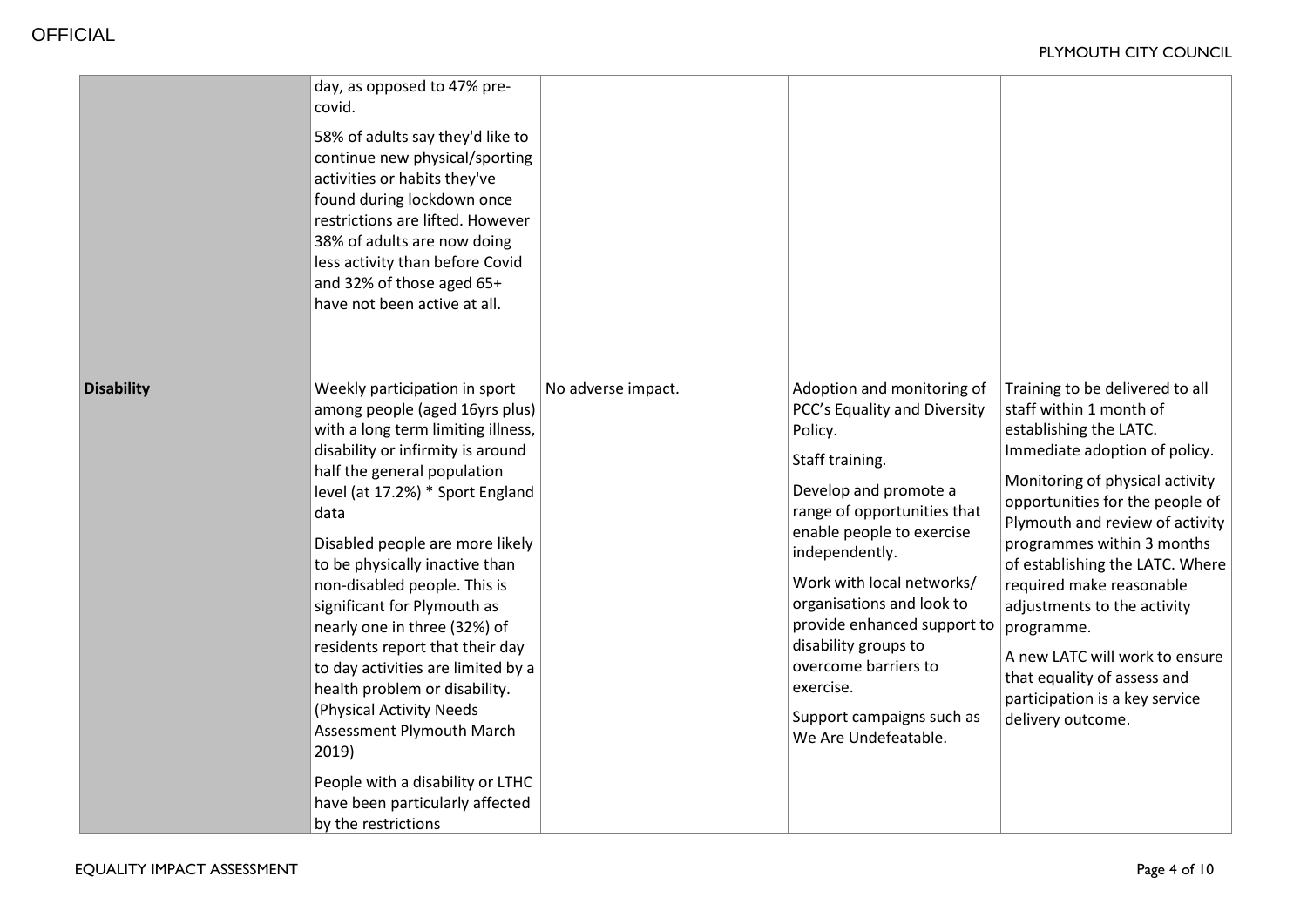|                          | implemented as a result of<br>COVID19 and many will have<br>been shielding.<br>People with long-term health<br>conditions have been<br>consistently more worried<br>about leaving home to be<br>active and are more likely to be<br>concerned about returning to<br>activities they used to $do - only$<br>29% of those with long-term<br>conditions said there was<br>nothing they were worried<br>about.<br>This group is under-<br>represented in sport and are<br>twice as likely to be inactive<br>compared to those without a<br>disability. |                                                                                                                                                                                                                                                                                                                                               |                                                                                                                                                                                                                 |
|--------------------------|----------------------------------------------------------------------------------------------------------------------------------------------------------------------------------------------------------------------------------------------------------------------------------------------------------------------------------------------------------------------------------------------------------------------------------------------------------------------------------------------------------------------------------------------------|-----------------------------------------------------------------------------------------------------------------------------------------------------------------------------------------------------------------------------------------------------------------------------------------------------------------------------------------------|-----------------------------------------------------------------------------------------------------------------------------------------------------------------------------------------------------------------|
| Faith/religion or belief | The facilities will be available to $ $ No adverse impact.<br>those of all faiths, religions or<br>beliefs.<br>People who state they have no<br>religion are more likely to be<br>physically active compared to<br>those that belong to a faith<br>group.<br>For example, amongst those<br>practising a religion, those of a<br>Buddhist, Christian, Jewish or<br>Sikh faith are more likely to be<br>physically active. In contrast,<br>activity levels are lowest                                                                                | Adoption and monitoring of<br>PCC's Equality and Diversity<br>Policy.<br>Staff training.<br>Develop and promote a<br>range of opportunities that<br>enable people to exercise<br>independently.<br>Work with local networks/<br>organisations and look to<br>provide enhanced support to<br>faith groups to overcome<br>barriers to exercise. | Monitoring of physical activity<br>opportunities for people of<br>different faiths, within 3<br>months of establishing the<br>LATC. Where required make<br>reasonable adjustments to the<br>activity programme. |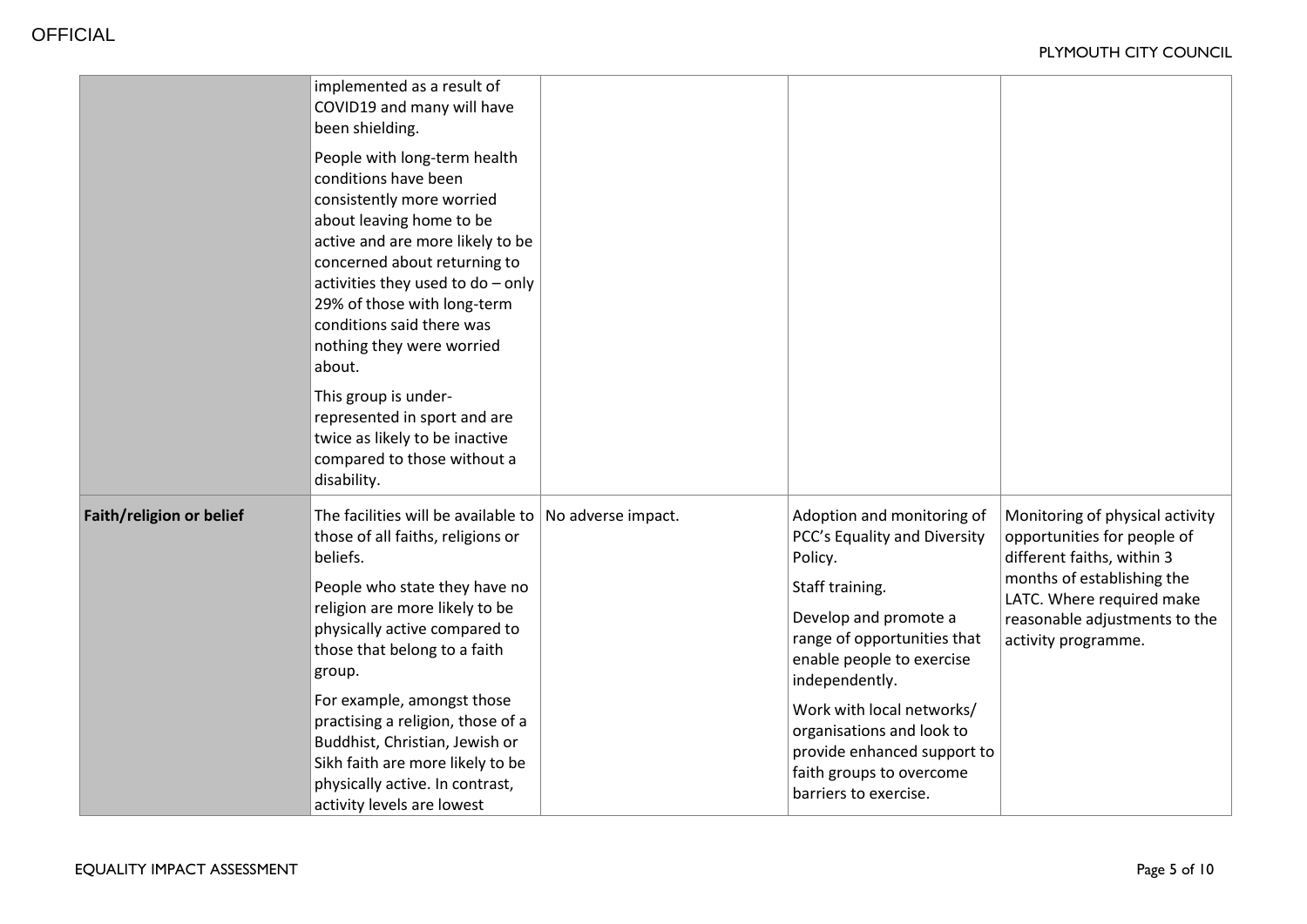|                                                         | amongst those who practise<br>Islam.<br>Christianity is the biggest faith<br>in the city with more than 58%<br>of the population. In Plymouth<br>33% of the population state<br>they have no religion. All other<br>religions account for less than<br>2% of the population.                                                                                                                                                                                                                                                                                                                                                                           |                                                                                                                                                                                            |                                                                                                                                                                                                                                                                                                                                                                                                                                        |                                                                                                                                                                                                                                                                                                                                                                          |
|---------------------------------------------------------|--------------------------------------------------------------------------------------------------------------------------------------------------------------------------------------------------------------------------------------------------------------------------------------------------------------------------------------------------------------------------------------------------------------------------------------------------------------------------------------------------------------------------------------------------------------------------------------------------------------------------------------------------------|--------------------------------------------------------------------------------------------------------------------------------------------------------------------------------------------|----------------------------------------------------------------------------------------------------------------------------------------------------------------------------------------------------------------------------------------------------------------------------------------------------------------------------------------------------------------------------------------------------------------------------------------|--------------------------------------------------------------------------------------------------------------------------------------------------------------------------------------------------------------------------------------------------------------------------------------------------------------------------------------------------------------------------|
| Gender - including marriage,<br>pregnancy and maternity | Men play more sport than<br>women and participation<br>amongst women diminishes<br>with age. Whilst the latest<br>Active People Survey (10 Dec<br>2015) highlights that the<br>gender gap is closing there<br>continues to be a requirement<br>to positively target women to<br>ensure equity of take up.<br>In Plymouth there is a 50/50<br>split in gender. Of those aged<br>16 and over, 43% are married,<br>37% are single and 11% are<br>divorced. There are<br>approximately 2,800 births per<br>year.<br>39% of women are not active<br>enough to get the full health<br>benefits of sport and physical<br>activity, compared to 35% of<br>men. | No adverse impact.<br>Women and girls are under-<br>represented in sport and physical<br>activity, so many opportunities/<br>campaigns promote positively<br>discriminate in their favour. | Adoption and monitoring of<br>PCC's Equality and Diversity<br>Policy.<br>Staff training.<br>Work with key agencies such<br>as Sport England 'this girl<br>can' and other targeted<br>programmes. Continuation<br>of Sports Development<br>Unit's parent and child<br>programmes.<br>Develop and promote a<br>range of opportunities that<br>enable people to exercise<br>independently.<br>Support campaigns such as<br>This Girl Can. | Training to be delivered to all<br>staff within 1 month of<br>establishing the LATC.<br>Immediate adoption of policy.<br>Monitoring of physical activity<br>opportunities for the people of<br>Plymouth and review of activity<br>programmes within 3 months<br>of establishing the LATC. Where<br>required make reasonable<br>adjustments to the activity<br>programme. |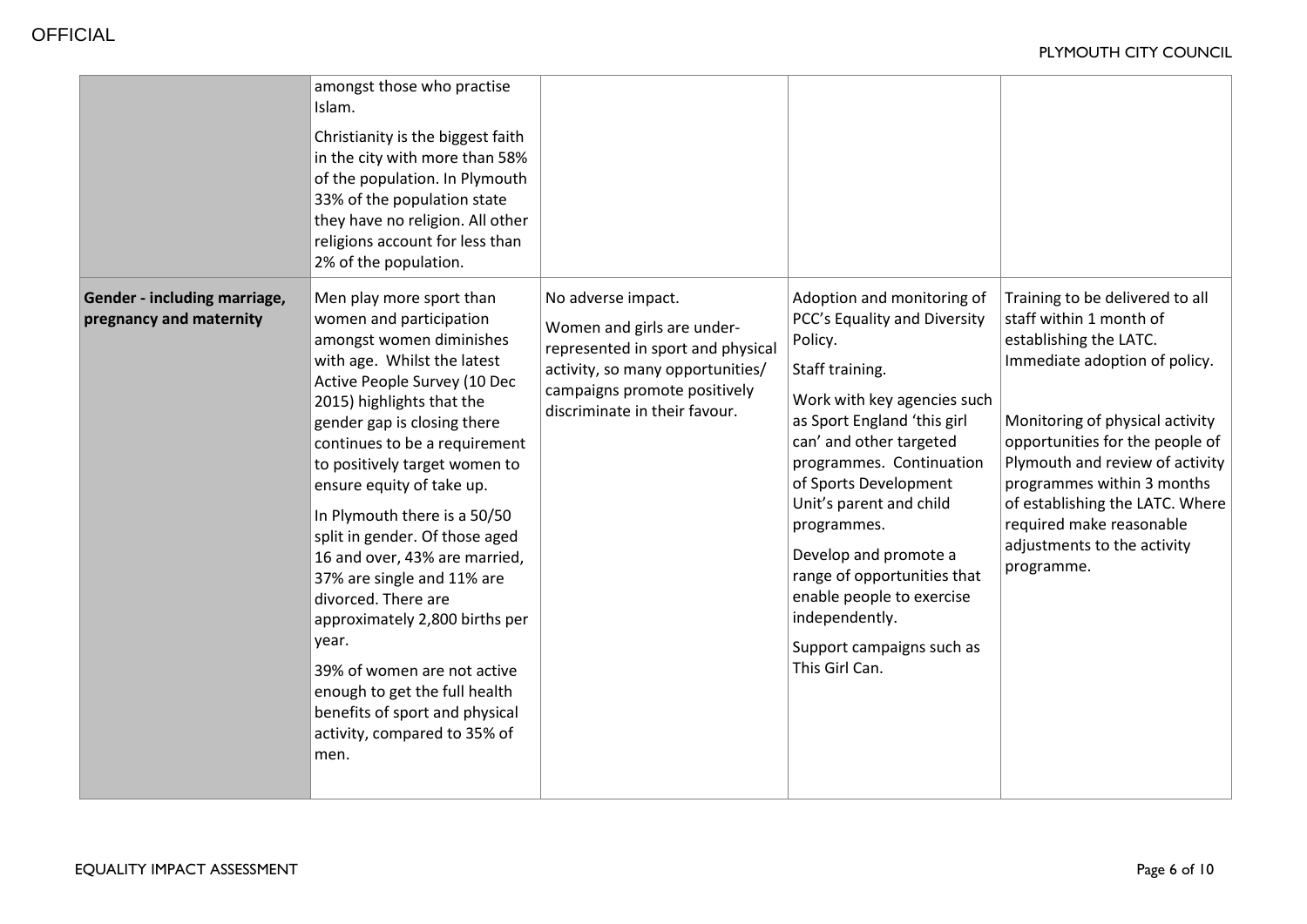| <b>Gender reassignment</b> | It is estimated that there may<br>be 10,000 transgender people<br>in the UK.<br>There were 26 referrals from<br>Plymouth made to the Newton<br>Abbott clinic, the nearest clinic,<br>in 2013/14.<br>The average age for<br>presentation for reassignment<br>of male-to-females is 40-49.<br>For female-to-male the age<br>group is 20-29.<br>23 transgender people belong<br>to the Plymouth Pride Forum.<br>There are no official estimates<br>for gender reassignment at<br>either national or local level.<br>However, estimates suggest<br>that between 300,000 and<br>500,000 people aged 16 or over<br>in the UK are experiencing<br>some degree of gender<br>variance.<br>Reports from the OutYouth<br>Group in Plymouth show a | No Adverse Impact | Adoption and monitoring of<br>PCC's Equality and Diversity<br>Policy.<br>Staff training.<br>Develop and promote a<br>range of opportunities that<br>enable people to exercise<br>independently. | Training to be delivered to all<br>staff within 1 month of<br>establishing the LATC.<br>Immediate adoption of policy.<br>Monitoring of physical activity<br>opportunities for the people of<br>Plymouth and review of activity<br>programmes within 3 months<br>of establishing the LATC. Where<br>required make reasonable<br>adjustments to the activity<br>programme. |
|----------------------------|----------------------------------------------------------------------------------------------------------------------------------------------------------------------------------------------------------------------------------------------------------------------------------------------------------------------------------------------------------------------------------------------------------------------------------------------------------------------------------------------------------------------------------------------------------------------------------------------------------------------------------------------------------------------------------------------------------------------------------------|-------------------|-------------------------------------------------------------------------------------------------------------------------------------------------------------------------------------------------|--------------------------------------------------------------------------------------------------------------------------------------------------------------------------------------------------------------------------------------------------------------------------------------------------------------------------------------------------------------------------|
|                            | steady increase in Trans<br>members, It is currently<br>estimated that 35% of the total<br>number of young people<br>looking to access the OutYouth<br>Group are presenting within                                                                                                                                                                                                                                                                                                                                                                                                                                                                                                                                                     |                   |                                                                                                                                                                                                 |                                                                                                                                                                                                                                                                                                                                                                          |
|                            | the Trans spectrum.                                                                                                                                                                                                                                                                                                                                                                                                                                                                                                                                                                                                                                                                                                                    |                   |                                                                                                                                                                                                 |                                                                                                                                                                                                                                                                                                                                                                          |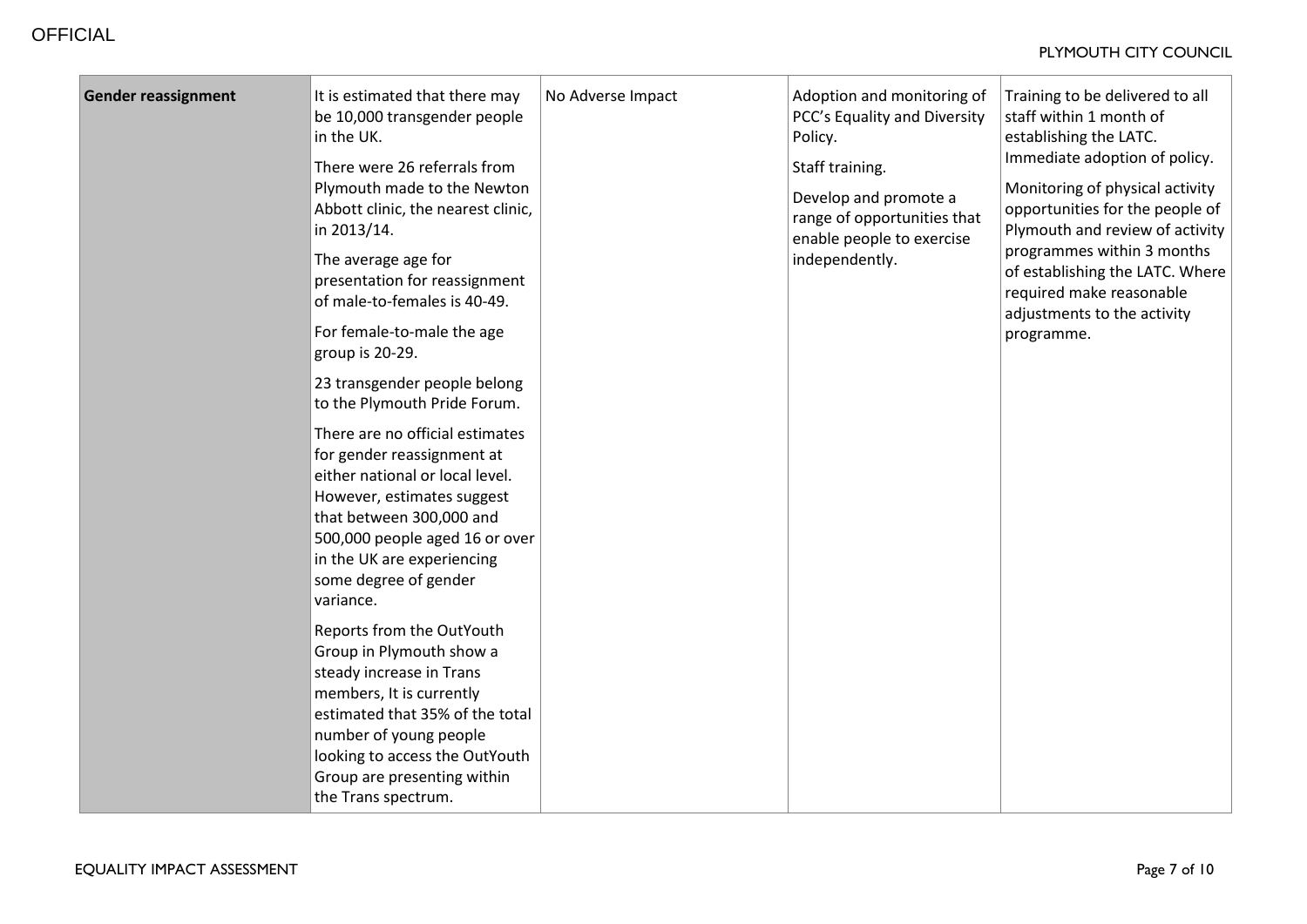|                                                           | A study by the National LGB&T<br>Partnership in 2016 found that<br>64% of LGBT people who<br>identified as something other<br>than male or female were not<br>active enough to maintain good<br>health.                                                                                                                                                                                                                                                                                                                                                                               |                    |                                                                                                                                                                                                                                                                                |                                                                                                                                                                                                                                                                                                                                                                          |
|-----------------------------------------------------------|---------------------------------------------------------------------------------------------------------------------------------------------------------------------------------------------------------------------------------------------------------------------------------------------------------------------------------------------------------------------------------------------------------------------------------------------------------------------------------------------------------------------------------------------------------------------------------------|--------------------|--------------------------------------------------------------------------------------------------------------------------------------------------------------------------------------------------------------------------------------------------------------------------------|--------------------------------------------------------------------------------------------------------------------------------------------------------------------------------------------------------------------------------------------------------------------------------------------------------------------------------------------------------------------------|
| Race                                                      | The facility will be available to<br>all regardless of racial<br>background.<br>There are currently up to 300<br>asylum seekers and refugees in<br>Plymouth at any one time and<br>who have limited access to<br>sports facilities.<br>93% of our population is White<br>British. Our Black, Asian and<br>Minority Ethnic (BAME)<br>communities (7% of the<br>population) are very diverse.<br>The Polish, Chinese and Kurdish<br>communities are amongst the<br>largest.<br>People from a BAME<br>background are more likely to<br>be inactive than adults who are<br>White British. | No adverse impact. | No Action required.<br>Develop and promote a<br>range of opportunities that<br>enable people to exercise<br>independently.<br>Work with local networks/<br>organisations and look to<br>provide enhanced support to<br><b>BAME</b> groups to overcome<br>barriers to exercise. | Training to be delivered to all<br>staff within 1 month of<br>establishing the LATC.<br>Immediate adoption of policy.<br>Monitoring of physical activity<br>opportunities for the people of<br>Plymouth and review of activity<br>programmes within 3 months<br>of establishing the LATC. Where<br>required make reasonable<br>adjustments to the activity<br>programme. |
| <b>Sexual orientation -including</b><br>civil partnership | The facility will be available to<br>all regardless of sexual<br>orientation.                                                                                                                                                                                                                                                                                                                                                                                                                                                                                                         | No adverse impact. | No Action required.                                                                                                                                                                                                                                                            | Training to be delivered to all<br>staff within 1 month of<br>establishing the LATC.<br>Immediate adoption of policy.                                                                                                                                                                                                                                                    |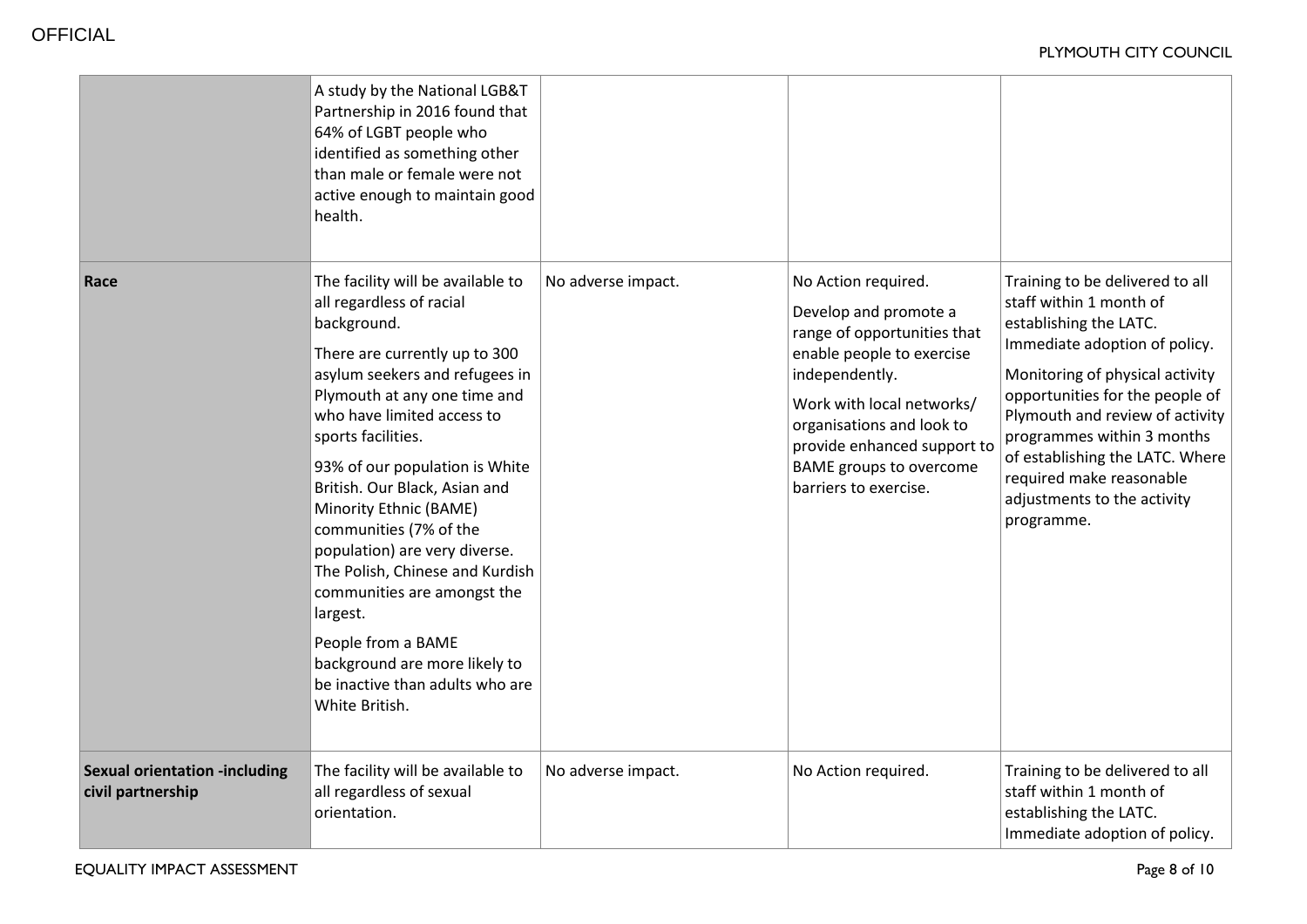| There is no precise local data<br>on sexual orientation in<br>Plymouth, but based on the<br><b>ONS Annual Population Survey</b><br>2017 estimates there are<br>approximately 3,649 LGB<br>people in the city (1.7%).<br>A study by the National LGB&T<br>Partnership in 2016 found that<br>55% of LGBT men and 56% of<br>LGBT women were not active<br>enough to maintain good | Develop and promote a<br>range of opportunities that<br>enable people to exercise<br>independently. | Monitoring of physical activity<br>opportunities for the people of<br>Plymouth and review of activity<br>programmes within 3 months<br>of establishing the LATC. Where<br>required make reasonable<br>adjustments to the activity<br>programme. |
|--------------------------------------------------------------------------------------------------------------------------------------------------------------------------------------------------------------------------------------------------------------------------------------------------------------------------------------------------------------------------------|-----------------------------------------------------------------------------------------------------|-------------------------------------------------------------------------------------------------------------------------------------------------------------------------------------------------------------------------------------------------|
|--------------------------------------------------------------------------------------------------------------------------------------------------------------------------------------------------------------------------------------------------------------------------------------------------------------------------------------------------------------------------------|-----------------------------------------------------------------------------------------------------|-------------------------------------------------------------------------------------------------------------------------------------------------------------------------------------------------------------------------------------------------|

## **STAGE 3: ARE THERE ANY IMPLICATIONS FOR THE FOLLOWING? IF SO, PLEASE RECORD ACTIONS TO BE TAKEN**

| <b>Local priorities</b>                                                                                                                                                                                               | <b>Implications</b>                                                                                                                                                                                                                                                                                                                                                                                                                                                                                                                                                                                                                 | Timescale and who is responsible                                                                  |
|-----------------------------------------------------------------------------------------------------------------------------------------------------------------------------------------------------------------------|-------------------------------------------------------------------------------------------------------------------------------------------------------------------------------------------------------------------------------------------------------------------------------------------------------------------------------------------------------------------------------------------------------------------------------------------------------------------------------------------------------------------------------------------------------------------------------------------------------------------------------------|---------------------------------------------------------------------------------------------------|
| Reduce the gap in average hourly pay<br>between men and women by 2020.                                                                                                                                                | N/A                                                                                                                                                                                                                                                                                                                                                                                                                                                                                                                                                                                                                                 | Data awaited in this area. Review will be<br>undertaken as part of the work of the<br><b>LATC</b> |
| Increase the number of hate crime<br>incidents reported and maintain good<br>satisfaction rates in dealing with racist,<br>disablist, homophobic, transphobic and<br>faith, religion and belief incidents by<br>2020. | N/A                                                                                                                                                                                                                                                                                                                                                                                                                                                                                                                                                                                                                                 | N/A                                                                                               |
| Good relations between different<br>communities (community cohesion)                                                                                                                                                  | The project will deliver against Strategic objective 1: delivery of a healthy city; $N/A$<br>to integrate health and wellbeing, promote choice and personal responsibility,<br>formulate health-enabling local policy and develop good quality local services.<br>This will be achieved by: supporting and sustaining a vibrant sports sector and<br>creating excellent opportunities for physical activity this project will support<br>improved health and wellbeing for the City.<br>Sport is widely seen as a way for people of different backgrounds to interact<br>and integrate by taking part, volunteering and spectating. |                                                                                                   |